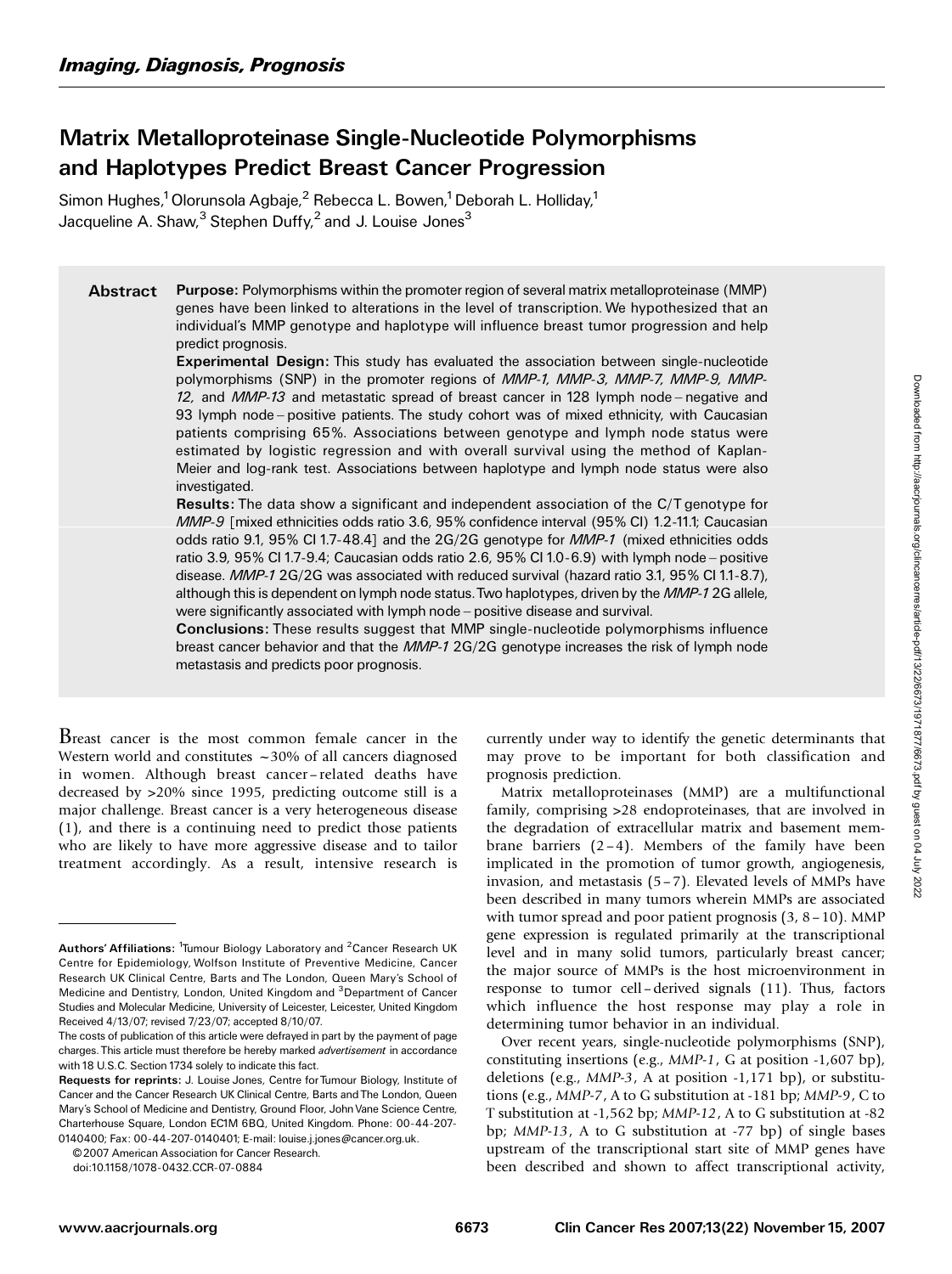leading to alterations in gene expression (12). Thus, the MMP-1 2G allele creates a binding site for the Ets transcription factor, enhancing transcriptional activity (13), whereas the MMP-3 6A allele exhibits weaker transcriptional activity than the 5A allele, possibly due to enhanced binding of a transcriptional repressor (14). The MMP-7 G allele, the MMP-9 T allele, the MMP-12 A allele, and the MMP-13 G allele all have been shown and predicted to generate higher levels of gene transcription and hence enzyme activity (15–18). These polymorphisms have been variably linked to disease susceptibility (19), tumor invasive capacity (20), and patient prognosis (21) in other cancer types.

Given the role of MMPs in breast cancer progression and the association of high levels of MMPs with poor patient prognosis, we hypothesized that individuals carrying highexpressing MMP genotypes may be more susceptible to tumor spread compared with those patients lacking these alleles. This study therefore aimed to investigate the relationship between functional SNPs in MMP-1, MMP-3, MMP-7, MMP-9, MMP-12, and MMP-13 and tumor behavior in a cohort of patients with breast cancer. We further hypothesized that the joint effects of these SNPs may exert a greater risk than the individual effect of each SNP; therefore, we analyzed the relationship between gene haplotypes and tumor behavior.

## Materials and Methods

Patient samples and cohort selection. A total of 221 patients with breast cancer presenting between 1990 and 2006 to St. Bartholomew's Hospital, London (95% from 1999 onwards) were included in this study, following ethics approval from the North East London LREC. From each year of recruitment, all lymph node – positive cases and approximately equal numbers of grade-matched lymph node – negative cases were selected. The cases before 1999 had presented with recurrence during the main study period of 1999 to 2006, but the original diagnosis was between 1990 and 1998. The original histology was reviewed, and details regarding tumor grade, type, and lymph node status were recorded. All patients underwent segmental or total mastectomy plus an axillary node procedure. This was level 1 clearance

| before 2001, and sentinel node biopsy plus sample (minimum of four        |
|---------------------------------------------------------------------------|
| nodes) from 2001. All lymph nodes were assessed on single H&E alone,      |
| and micrometastasis was excluded from the study. Data were available      |
| for estrogen receptor and progesterone receptor status. Patient ethnicity |
| details were retrieved from the clinical records, and for the purpose of  |
| this study, individuals were recorded as Caucasian or other. Patient      |
| outcome data were retrieved from the clinical records, with a median      |
| follow-up of 60 months (range, 2-180 months). MMP SNP genotype            |
| and haplotype were related to disease-free survival and overall survival. |
| Only breast cancer-specific deaths were considered, with data from        |
| patients who died from other causes being censored.                       |
| <b>DNA</b> preparation. Nontumor DNA was isolated from formalin-          |

DNA preparation. Nontumor DNA was isolated from formalinfixed paraffin-embedded noninvolved lymph node. Eight serial sections  $(5 \mu m)$  were taken from selected lymph node blocks, placed into a 1.5-mL tube, and deparaffinized using xylene. DNA was extracted using the QIAamp DNA minikit (Qiagen) following manufacturer's instructions.

MMP PCR. PCR was carried out in a  $25 \mu L$  volume containing 25 ng of genomic DNA, 1  $\mu$ L of each primer (2 mmol/L stock), 2  $\mu$ L of 2.5 mmol/L deoxynucleotide triphosphate mix (Invitrogen), 2.5 µL of  $10 \times$  PCR buffer, MgCl<sub>2</sub> (1.25 µL of a 50 mmol/L stock for MMP-7, MMP-12, and MMP-13 or 2.5  $\mu$ L of a 50 mmol/L stock for MMP-1 and MMP-3), 0.2  $\mu$ L of Platinum Taq DNA polymerase (5 units/ $\mu$ L; Invitrogen), and sterile deionized  $H_2O$  up to a final volume of 25 µL.

PCR conditions were as follows: initial denaturation for 2 min at 95 $^{\circ}$ C; 40 cycles of denaturing for 30 s at 94 $^{\circ}$ C, annealing for 30 s at a primer-specific temperature [MMP-1, forward 5' TCGTGA-GAATGTCTTCCCATT 3' (HEX tagged)/reverse 5' TTATCACTTCAG-CACCTTATGGT 3'; MMP-7, forward 5' CTGAATGATACCTATGAG-AGCAGT 3'/reverse 5' GCAGGAAGCACACAATGAATT 3'; the underlined base refers to an engineered base change in the primer, which substitutes a T for an A, thus generating an EcoRI restriction site; MMP-12, forward 5' TGCTTGAGTGATGGACTAGAT 3'/reverse 5' TTCTAG-CCTAAGTTCCTGAACTGT 3'; MMP-13, forward 5' TCGCCACGT-AAGCATGTTTACCT 3'/reverse 5' GACAAATCATCTTCATCACC 3' all at 55°C; MMP-3, forward 5' GGAATTCACATCACTGCCACCACT 3' (FAM tagged)/reverse 5' AGTGCTAGGATTACAGACATGGGTCA 3' at 64°C; MMP-9, forward 5' TGGTCAACGTAGTGAAACCCCATCT 3'/reverse 5' TCCAGGCCCAATTATCACACTTAT 3' at 67°C] and elongation for 30 s at  $72^{\circ}$ C; then 10 min at  $72^{\circ}$ C.

Genotyping. Genotype information for each gene is shown in Table 1. The MMP-1 and MMP-3 genotypes were determined by studying PCR product length by fluorescent genotyping. The forward

| Table 1. MMP polymorphism information |  |  |  |
|---------------------------------------|--|--|--|
|---------------------------------------|--|--|--|

| Gene<br>name  | Polymorphism                                     | <b>SNP ID</b> | <b>PCR</b> product<br>size (bp) | <b>Screening</b><br>method | <b>Restriction</b><br>enzyme | Recognition<br>sequence*         | Wild-type<br>fragment<br>size (bp) | Mutant<br>fragment<br>size (bp) |
|---------------|--------------------------------------------------|---------------|---------------------------------|----------------------------|------------------------------|----------------------------------|------------------------------------|---------------------------------|
| $MMP-1$       | Insertion of quanine<br>residue at -1,607 bp     | rs1799750     | 132 or 133                      | Fluorescent<br>genotyping  |                              |                                  | 132                                | 133                             |
| MMP-3         | Deletion of an adenine<br>residue at $-1,171$ bp | rs3025058     | 188 or 189                      | Fluorescent<br>genotyping  |                              |                                  | 189                                | 188                             |
| MMP-7         | A to G substitution<br>at -181 bp                | rs11568818    | 134                             | PCR-RFLP                   | $ECO$ RI                     | 5' G/AATTC 3'<br>3' CTTAA/G 5'   | 134                                | 102 and 32                      |
| $MMP-9$       | C to T substitution<br>at -1,562 bp              | rs3918242     | 386                             | PCR-RFLP                   | SphI                         | 5' GCATG/C 3'<br>3' C/GATCG 5'   | 386                                | 320 and 66                      |
| <b>MMP-12</b> | A to G substitution<br>at $-82$ bp               | rs2276109     | 185                             | <b>PCR-RFLP</b>            | HpyCH4III                    | $5'$ ACN/GT $3'$<br>3' TG/NCA 5' | 163 and 22                         | 101, 62,<br>and $22$            |
| $MMP-13$      | A to G substitution<br>at -77 bp                 | rs2252070     | 233                             | <b>PCR-RFLP</b>            | BsrI                         | 5' ACTGGN/3'<br>3' TGAC/CN 5'    | 233                                | 168 and 65                      |

\*Backslash (/) characters indicate the location that the restriction enzyme cuts in the sequence.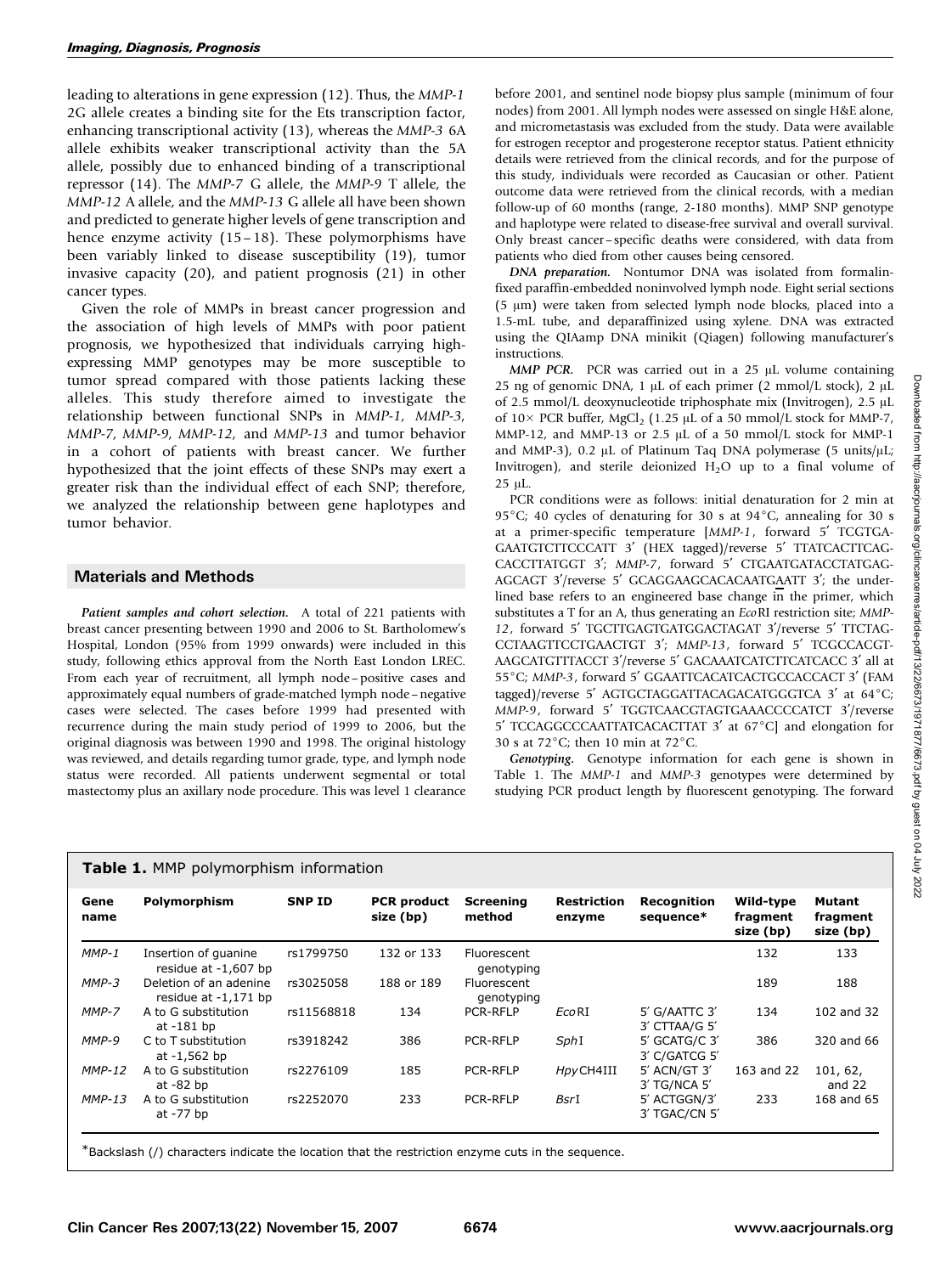| <b>Characteristics</b>       |                         | Caucasian               |       |                         | Mixed ethnicity (all subjects) |       |
|------------------------------|-------------------------|-------------------------|-------|-------------------------|--------------------------------|-------|
|                              | Node-positive,<br>n (%) | Node-negative,<br>n (%) | $P^*$ | Node-positive,<br>n (%) | Node-negative,<br>n (%)        | $P^*$ |
| Age $(y)$                    |                         |                         | 0.07  |                         |                                | 0.07  |
| ≤60                          | 31 (58)                 | 38 (43)                 |       | 46 (58)                 | 53 (45)                        |       |
| >60                          | 22 (42)                 | 51 (57)                 |       | 33(42)                  | 65 (55)                        |       |
| Tumor grade                  |                         |                         | 0.001 |                         |                                | 0.001 |
|                              | 1(2)                    | 18 (20)                 |       | 2(3)                    | 25(21)                         |       |
| $\overline{2}$               | 25 (49)                 | 42 (48)                 |       | 32 (42)                 | 55 (47)                        |       |
| 3                            | 24 (47)                 | 28 (32)                 |       | 42 (55)                 | 37 (32)                        |       |
| <b>Unknown</b>               | 1(2)                    | 0(0)                    |       | 1(1)                    | 0(0)                           |       |
| Estrogen receptor status     |                         |                         | 0.54  |                         |                                | 0.61  |
| Positive                     | 7(13)                   | 15(17)                  |       | 10(13)                  | 20(18)                         |       |
| Negative                     | 45 (87)                 | 71 (83)                 |       | 67 (87)                 | 94 (82)                        |       |
| Progesterone receptor status |                         |                         | 0.39  |                         |                                | 0.90  |
| Positive                     | 16 (33)                 | 20 (26)                 |       | 20 (27)                 | 27 (26)                        |       |
| Negative                     | 33 (67)                 | 58 (74)                 |       | 54 (73)                 | 76 (74)                        |       |

Table 2. Characteristics and pathologic factors by lymph node status and population group

PCR primers for MMP-1 and MMP-3 were labeled fluorescently with HEX and FAM, respectively. Each PCR product was diluted to 40 pg/ $\mu$ L; 2  $\mu$ L of this was then added to 8  $\mu$ L of Hi-Di and Rox size standard (ratio, 50:1; Applied Biosystems). The resulting 10  $\mu$ L was then loaded onto an ABI 3700 automated sequencer, and the results were analyzed using Genescan and Genotyper packages (Applied Biosystems).

The MMP-7 (EcoRI), MMP-9 (SphI), MMP-12 (HpyCH4III), and MMP-13 (BsrI) genotypes were determined by PCR-RFLP assays. The restriction enzymes used for each gene are displayed in parentheses. All enzymes were obtained from New England Biosciences, and digestion was done in a 30-µL reaction volume following the manufacturer's instructions. After digestion, the products were resolved by electrophoresis on a 4% agarose gel and stained with ethidium bromide.

To determine the genotyping false call rate a 10% sample of randomly selected patients were regenotyped for each of the six MMPs (22).

Statistical analysis. Power and sample size was calculated using QUANTO version 1.2.1 (23). For the genes examined, in the Caucasian-only population, a sample size of 116 gives 80% power and a 0.05 level of significance. Differences in patients' characteristics and pathologic factors stratified by lymph node status were evaluated using  $\chi^2$  test. The associations between MMP genotype frequencies and lymph node status were estimated by computing odds ratios and 95% confidence intervals (95% CI) from both univariate and multivariate logistic regression analyses with adjustment for tumor grade. The association between genotype and disease-free and overall survival was investigated using the method of Kaplan-Meier and was estimated using the log-rank test. Cox regression models were used to adjust for potential confounders. All statistical analyses were two-sided and done using Minitab release 14.20 and STATA 9.2. We used Chaplin 1.2.2 (24, 25) and HAPSTAT (26, 27) to identify haplotypes that were associated with lymph node metastasis and Thesias (28, 29) to identify haplotypes that were associated with survival.

### **Results**

Cohort characteristics. We analyzed MMP promoter polymorphisms in a cohort of 221 patients, comprising 128 lymph node –negative and 93 lymph node –positive patients. This cohort consisted of mixed ethnicities, with Caucasian patients comprising 65% of the study group. The remaining 35% comprised 1 Pakistani, 1 Arabic, 2 Muslim, 2 Greek, 3 Turkish, 4 Asian, 4 Jewish, 18 African, and 47 other patients for whom ethnicity was not reported. Owing to the heterogeneous nature of the group, the cohort was analyzed as two groups: Caucasian-only and mixed ethnicity, which included all patients. Patient tumors were grade matched, with the exception of the grade I tumors, which were underrepresented in the lymph node –positive cases. Patients were also matched for estrogen receptor/progesterone receptor status and age. At the time of breast cancer diagnosis, lymph node –negative patients were between ages 33 and 88 years (mean,  $61 \pm 12$ ) and lymph node –positive patients were between ages 36 and 77 years (mean, 57  $\pm$  11). No associations were observed between estrogen receptor/progesterone receptor status or age and the occurrence of lymph node metastasis. Higher grade tumors were associated with a lymph node-positive status  $(P < 0.001)$ , and there was a significant relationship between lymph node – positive status and reduced survival  $(P < 0.001)$ . Characteristics of the study population are summarized in Table 2.

Association between individual genotypes and tumor spread. The genotype distributions of all MMPs in the mixed ethnicity group and for the selected Caucasian group of patients are shown in Table 3. All data were adjusted for tumor grade. The presence of polymorphisms within the promoters of MMP-1 and MMP-3, resulting from the insertion/deletion of a G or A, respectively, was determined by fluorescent genotyping. The SNPs for MMP-7, MMP-9, MMP-12, and MMP-13, wherein the SNP generated or eliminated a restriction enzyme recognition site, were identified by PCR-RFLP. The application of these approaches permitted the determination of an individual's genotype for each of these loci. The average genotyping success rate for the 221 patients was >90%, with a false call rate of <1%. With the exception of MMP-13, the distribution of genotypes did not deviate from Hardy-Weinberg equilibrium, which suggests that this patient cohort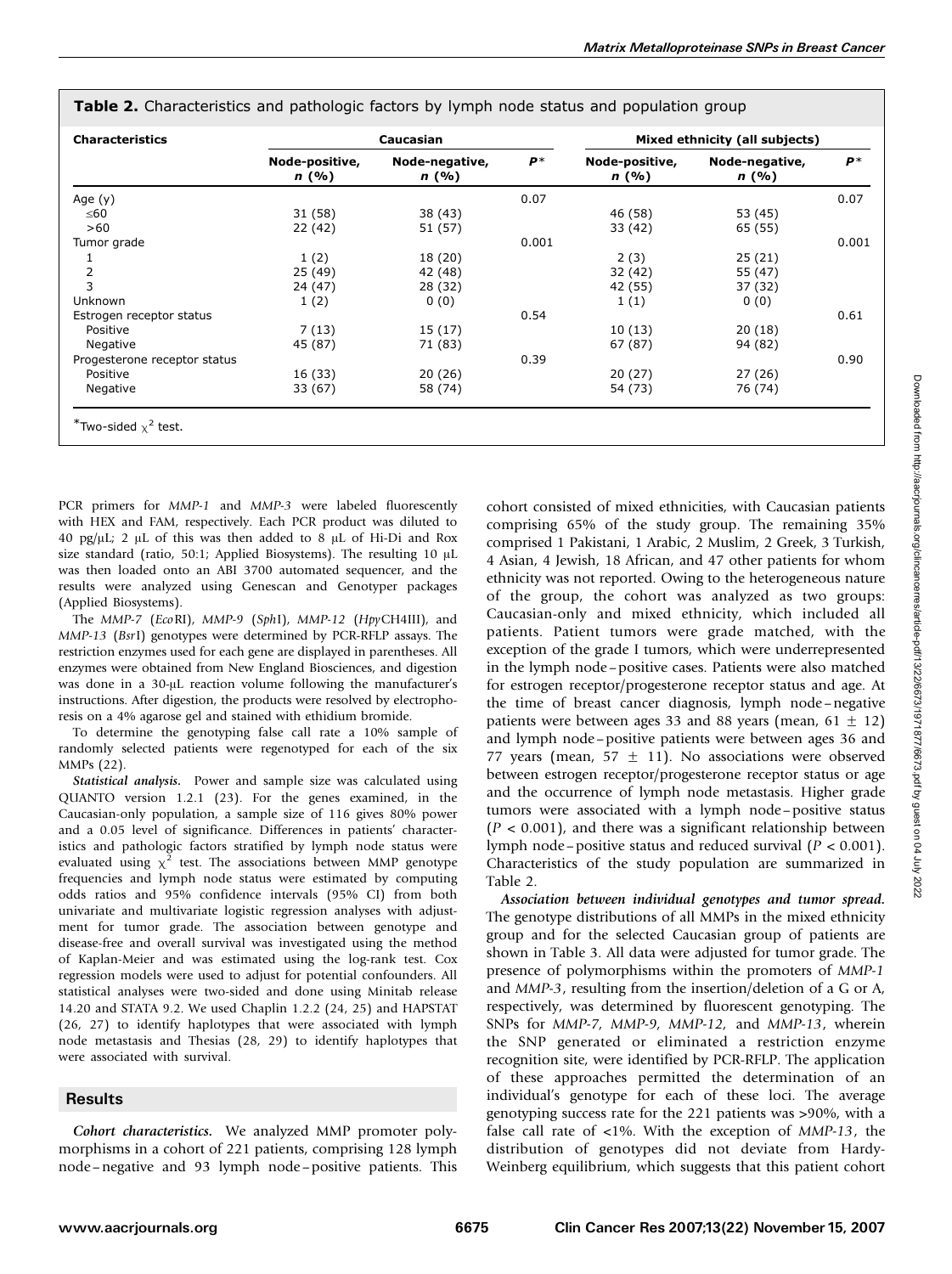| Genotype | <b>Mixed ethnicity</b> |                         |                         |                          |                              |  |  |  |
|----------|------------------------|-------------------------|-------------------------|--------------------------|------------------------------|--|--|--|
|          | No.<br>patients        | Node-negative,<br>n (%) | Node-positive,<br>n (%) | Crude<br>OR [95% CI] (P) | Adjusted*<br>OR [95% CI] (P) |  |  |  |
| $MMP-1$  |                        |                         |                         |                          |                              |  |  |  |
| 1G/1G    | 52                     | 35 (27.8)               | 17 (18.5)               | 1.0                      | 1.0                          |  |  |  |
| 1G/2G    | 101                    | 64 (50.8)               | 37 (40.2)               | $1.2$ [0.6-2.4] (0.63)   | $1.2$ [0.5-2.6] (0.75)       |  |  |  |
| 2G/2G    | 65                     | 27(21.4)                | 38 (41.3)               | $2.9$ [1.4-6.2] (0.01)   | $3.9$ [1.7-9.4] (0.001)      |  |  |  |
| $MMP-3$  |                        |                         |                         |                          |                              |  |  |  |
| 5A/5A    | 49                     | 26 (20.9)               | 23(25.5)                | 1.0                      | 1.0                          |  |  |  |
| 5A/6A    | 114                    | 70 (56.5)               | 44 (49)                 | $0.7$ [0.4-1.4] (0.32)   | $1.1$ [0.5-2.3] (0.88)       |  |  |  |
| 6A/6A    | 51                     | 28 (22.6)               | 23(25.5)                | $0.9$ [0.4-2.0] (0.85)   | $0.8$ [0.3-2.0] (0.63)       |  |  |  |
| $MMP-7$  |                        |                         |                         |                          |                              |  |  |  |
| A/A      | 70                     | 37(31.4)                | 33 (37.9)               | 1.0                      | 1.0                          |  |  |  |
| A/G      | 96                     | 60(50.8)                | 36(41.4)                | $0.7$ [0.4-1.3] (0.21)   | $0.6$ [0.3-1.2] (0.17)       |  |  |  |
| G/G      | 39                     | 21(17.8)                | 18 (20.7)               | $1.0$ [0.4-2.1] (0.92)   | $0.7$ [0.3-1.7] (0.40)       |  |  |  |
| MMP-9    |                        |                         |                         |                          |                              |  |  |  |
| C/C      | 167                    | 105 (93.7)              | 62 (81.6)               | 1.0                      | 1.0                          |  |  |  |
| C/T      | 21                     | 7(6.3)                  | 14 (18.4)               | $3.4$ [1.3-8.9] (0.01)   | $3.6$ [1.2. 11.1] (0.001)    |  |  |  |
| $MMP-12$ |                        |                         |                         |                          |                              |  |  |  |
| A/A      | 168                    | 98 (80.3)               | 70 (82.4)               | 1.0                      | 1.0                          |  |  |  |
| A/G      | 39                     | 24 (19.7)               | 15 (17.6)               | $0.9$ [0.4-1.8] (71)     | $1.2$ [0.5-2.8] (0.63)       |  |  |  |
| $MMP-13$ |                        |                         |                         |                          |                              |  |  |  |
| A/A      | 105                    | 62 (54.9)               | 43 (53.8)               | 1.0                      | 1.0                          |  |  |  |
| A/G      | 83                     | 47 (41.6)               | 36(45)                  | $1.1$ [0.6-2.0] (0.74)   | $1.2$ [0.6-2.3] (0.62)       |  |  |  |
| G/G      | 5                      | 4(3.5)                  | 1(1.2)                  | $0.4$ [0.0-3.3] (0.36)   | $0.6$ [0.1-6.2] (0.71)       |  |  |  |

Table 3. Analysis of association between MMPs and the risk of lymph node metastasis by population group

NOTE: Values in bold indicate significant results.

Abbreviation: OR, odds ratio.

\*Adjusted for tumor grade.

did not deviate genetically from the general population of the United Kingdom. In the whole cohort, regression analyses showed that patients carrying the 2G/2G genotype for MMP-1 showed a significant 3.9-fold (95% CI, 1.7-9.4; P < 0.001) increased risk of lymph node metastasis compared with subjects carrying the 1G/1G genotype (Table 3). Subjects carrying the C/T genotype for MMP-9 had a significant 3.6 fold (95% CI, 1.0-11.1;  $P < 0.001$ ) increased risk of lymph node metastasis compared with C/C carriers (Table 3). There were no patients with T/T genotype. To minimize possible confounding issues due to allele frequency variation by race, separate analyses were done on the Caucasian-only group. This strengthened the association of the MMP-9 genotype with nodal status with the C/T genotype exhibiting a significant 9.1-fold (95% CI, 1.7-48.4;  $P = 0.01$ ) increased risk of nodal invasion, whereas the association between the 2G/2G MMP-1 genotype and nodal status showed a borderline-significant increased risk of metastasis (2.6-fold; 95% CI, 1.0-6.9;  $P \le$ 0.06). The genotype frequencies for MMP-3, MMP-7, MMP-12, and MMP-13 were not significantly different between nodenegative and node-positive patients in either the mixed ethnicity or Caucasian-only group. Separate analyses were not done on individual ethnic groups because the numbers in each group were too small.

Association between individual genotypes and overall survival and disease-free survival. Using the Cox regression model (Table 4A), only the presence of the 2G/2G genotype for MMP-1 compared with the presence of the 1G/1G genotype was predictive of a shorter patient survival time [crude hazard

ratio (CHR) for overall survival, 3.1; 95% CI, 1.1-8.7;  $P = 0.03$ ; Fig. 1A]. None of the other MMP polymorphisms was associated significantly with survival. After adjusting for tumor grade and lymph node status, the MMP-1 polymorphism was no longer significantly associated with overall survival (adjusted hazard ratio for overall survival, 2.4; 95% CI, 0.8-6.6;  $P = 0.1$ ; Fig. 1B; Table 4A). There was no significant association between individual MMP SNPs and disease-free survival (Table 4B).

Association between MMP haplotype and tumor behavior. Because MMP-1, MMP-3, MMP-7, MMP-12, and MMP-13 genes are clustered on chromosome 11q22.3, we addressed whether there were any associations between specific haplotypes and tumor behavior. Eleven common haplotypes were identified among both node-negative and node-positive patients, with the distribution of most being similar between the two patient groups (Table 5). However, two haplotypes did exhibit a significant association with lymph node metastasis: 2G-5A-A-A-A (2% frequency in lymph node – negative patients versus 10% in lymph node-positive;  $P =$ 0.02) and 2G-5A-G-A-A (8% in lymph node –negative patients versus 20% in lymph node-positive;  $P = 0.02$ ). In addition, these two haplotypes (2G-5A-A-A-A: CHR 2.5, 95% CI 1.2-5.2, P = 0.02; 2G-5A-G-A-A: CHR 4.5, 95% CI 2.3-8.8, P = 0.00001) also showed a significant association with overall survival. After adjusting for tumor grade and lymph node status, the 2G-5A-G-A-A haplotype (adjusted hazard ratio, 2.6; 95% CI, 1.3-5.0;  $P = 0.006$ ) was still associated with overall survival.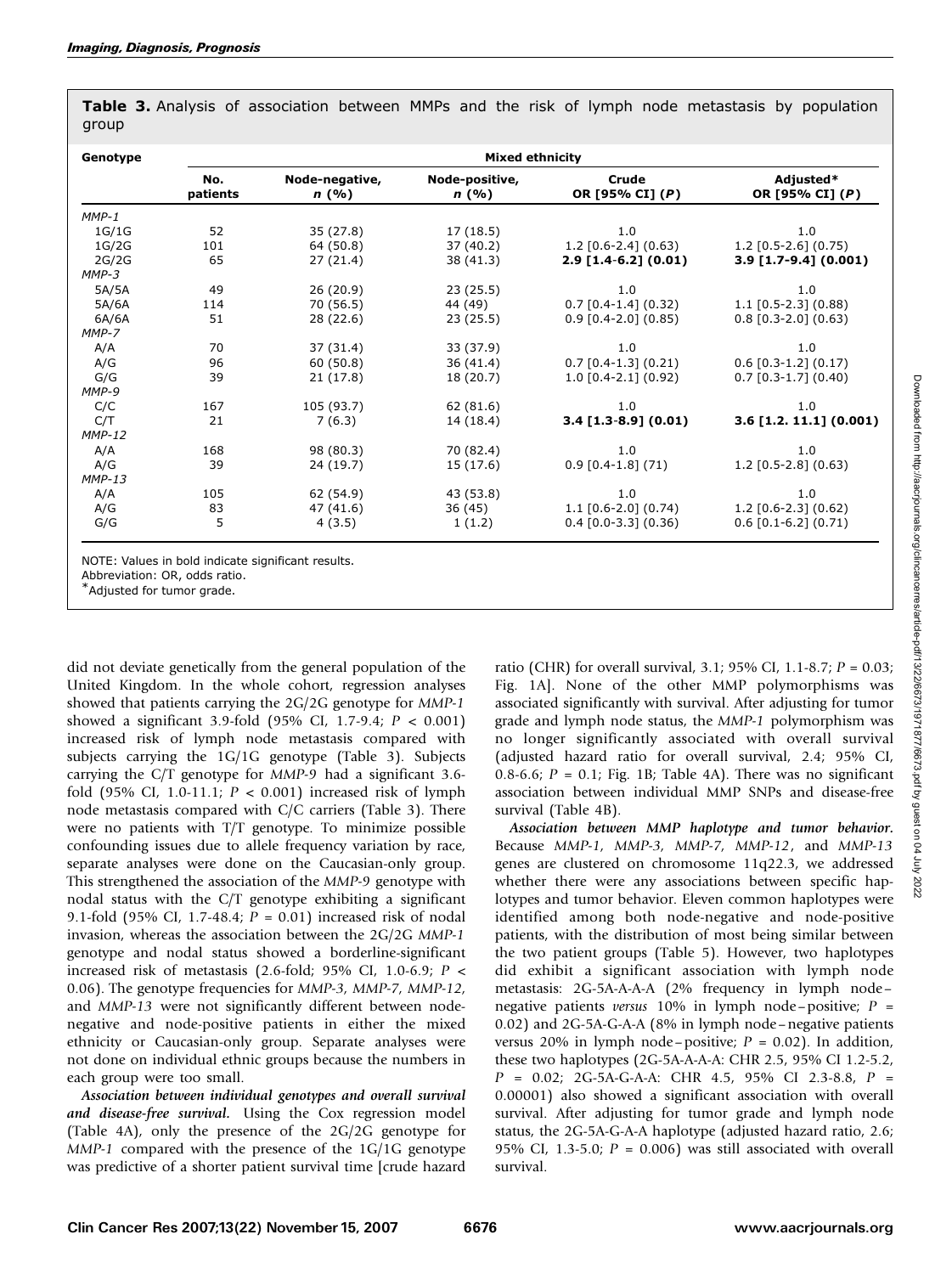| Genotype | Caucasian       |                        |                         |                          |                              |  |  |
|----------|-----------------|------------------------|-------------------------|--------------------------|------------------------------|--|--|
|          | No.<br>patients | Node-negative,<br>n(%) | Node-positive,<br>n (%) | Crude<br>OR [95% CI] (P) | Adjusted*<br>OR [95% CI] (P) |  |  |
| $MMP-1$  |                 |                        |                         |                          |                              |  |  |
| 1G/1G    | 38              | 26 (29.5)              | 12 (23)                 | 1.0                      | 1.0                          |  |  |
| 1G/2G    | 63              | 43 (48.9)              | 20(38.5)                | $1.01$ [0.3-2.4] (0.98)  | $0.9$ [0.4-2.3] (0.83)       |  |  |
| 2G/2G    | 39              | 19 (21.6)              | 20(38.5)                | $2.3$ [0.9-5.8] (0.08)   | $2.6$ [1.0-6.9] (0.06)       |  |  |
| $MMP-3$  |                 |                        |                         |                          |                              |  |  |
| 5A/5A    | 39              | 23(27)                 | 16 (32)                 | 1.0                      | 1.0                          |  |  |
| 5A/6A    | 73              | 44 (51.8)              | 29 (58)                 | $1.0$ [0.4-2.1] (0.89)   | $1.1$ [0.5-2.4] (0.92)       |  |  |
| 6A/6A    | 23              | 18 (21.2)              | 5(10)                   | $0.4$ [0.1-1.3] (0.40)   | $0.3$ [0.1-1.2] (0.10)       |  |  |
| MMP-7    |                 |                        |                         |                          |                              |  |  |
| A/A      | 47              | 30(37)                 | 17 (34.7)               | 1.0                      | 1.0                          |  |  |
| A/G      | 59              | 39 (48)                | 20(42.5)                | $0.9$ [0.4-2.0] (0.81)   | $0.7$ [0.3-1.7] (0.54)       |  |  |
| G/G      | 24              | 12 (15)                | 12 (22.8)               | $1.8$ [0.7-4.8] (0.26)   | $1.3$ [0.4-3.7] (0.65)       |  |  |
| MMP-9    |                 |                        |                         |                          |                              |  |  |
| C/C      | 109             | 74 (97.3)              | 35(81.3)                | 1.0                      | 1.0                          |  |  |
| C/T      | 10              | 2(2.7)                 | 8(19.7)                 | $8.5$ [1.7-41.9] (0.01)  | $9.1$ [1.7-48.4] (0.01)      |  |  |
| $MMP-12$ |                 |                        |                         |                          |                              |  |  |
| A/A      | 107             | 67 (80.7)              | 40 (83.3)               | 1.0                      | 1.0                          |  |  |
| A/G      | 24              | 16 (19.3)              | 8(16.7)                 | $0.8$ [0.3-2.1] (0.71)   | $1.1$ [0.4-2.8] (0.91)       |  |  |
| $MMP-13$ |                 |                        |                         |                          |                              |  |  |
| A/A      | 71              | 44 (56.4)              | 27(61.4)                | 1.0                      | 1.0                          |  |  |
| A/G      | 49              | 32(41)                 | 17 (38.6)               | $0.8$ [0.4-1.6] (0.74)   | $0.9$ [0.4-2.0] (0.79)       |  |  |
| G/G      | 2               | 2(2.6)                 | 0(0.0)                  |                          |                              |  |  |

Table 3. Analysis of association between MMPs and the risk of lymph node metastasis by population group (Cont'd)

The haplotype 2G-5A-G-A-A was associated with diseasefree survival in the unadjusted analysis (CHR, 2.7; 95% CI, 1.08-6.70;  $P = 0.03$ ) but was no longer significant after adjusting for lymph node status and grade (CHR, 1.9; 95% CI, 0.68-5.45;  $P = 0.21$ ).

## **Discussion**

MMPs have been implicated in tumor progression, and high levels of expression have been related to more aggressive tumor behavior and poorer patient prognosis (20, 21). This study, therefore, investigated the association between functional SNPs in MMP genes, previously implicated in breast cancer, and breast cancer spread and patient survival. In the genotype analysis, wherein each MMP SNP was studied separately in the mixed ethnicity patient cohort, the 2G/2G genotype of MMP-1, which generates an increased level of gene expression (13), was more frequent in the lymph node – positive patients and conferred a 3.9-fold increased risk of lymph node metastasis. The C/T genotype of MMP-9 was found to confer a 3.6-fold increased occurrence of lymph node metastasis. Interestingly, there is a change in the association pattern when analysis is restricted to the Caucasian-only group, with the MMP-1 2G/2G genotype risk decreasing to 2.6-fold, whereas the MMP-9 C/T genotype confers a 9.1-fold increase in risk of metastasis in this group. Such differences between different ethnic groups may, in some part, explain the discrepancies reported between associations in the literature and the work described herein. Thus, although Przybylowska et al. (3) reported a similar association between MMP-1 2G/ 2G genotype and lymph node metastasis in patients with breast cancer, they showed no such association with the MMP-9 T allele. This could be a consequence of variation in the ethnicity of the patients from the two cohorts. In our study, when the Caucasian patients were subtracted from the ethnically mixed group, and the latter analyzed, there was no association between the T allele and node status when corrected for grade ( $P = 0.96$ ; odds ratio, 1.05; 95% CI, 0.18-5.93). Similarly, in colorectal cancer, whereas a relationship between the MMP-1 2G/2G genotype and poor prognosis has been identified in an Italian cohort of patients with colorectal cancer (30), no such relationship was identified in a recent large Australian study (31).

Previous studies have identified links between promoter polymorphisms in MMP-1 and MMP-9 (15, 32) and increased expression of enzyme levels. In addition, increased expression for both MMP-1 and MMP-9 has been associated with lymph node metastasis (33) and poor prognosis (3, 34, 35) in breast cancer. In keeping with this, our data and others' point to the potential prognostic role of MMP-1 and MMP-9 polymorphisms in identifying patients at risk of more aggressive disease.

Having identified a link between genotype and node status, the analysis was extended to determine any association between genotype, disease-free survival, and overall survival. Previous studies have identified such links for both MMP-2 (36) and MMP-12 (37) in non – small cell lung cancer, between MMP-7 and gastric cancer (38) and between MMP-1 and colorectal cancer (39). In this study, analysis was restricted to the Caucasian-only group. No association between MMP genotype and disease-free survival was identified; however, initial analysis showed a significant association between the MMP-1 2G/2G genotype and overall survival. However, after adjustment for node status, this association was lost. This is in keeping with our hypothesis that elevated levels of MMPs promote spread of breast cancer. Thus, the high-expressing MMP-1 2G/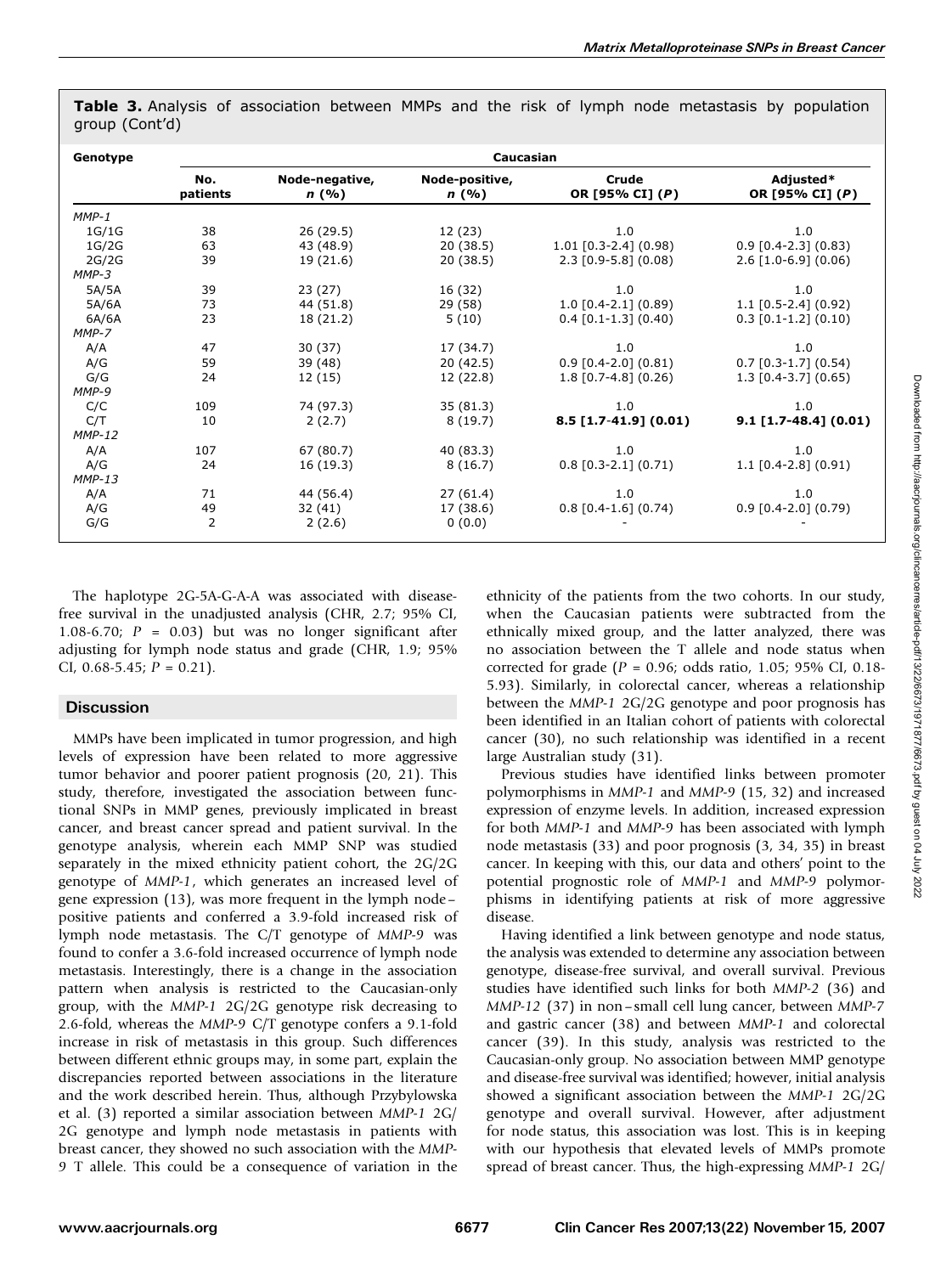| Genotype   | n              | Alive, $n$ (%)                                    | Dead, $n(%)$              | CHR [95% CI] (P)         | <b>Adjusted hazard</b><br>ratio [95% CI] (P)* |
|------------|----------------|---------------------------------------------------|---------------------------|--------------------------|-----------------------------------------------|
| $MMP-1$    |                |                                                   |                           |                          |                                               |
| 1G/1G      | 36             | 31 (29.8)                                         | 5(15.6)                   | 1.0                      | 1.0                                           |
| 1G/2G      | 63             | 51 (49)                                           | 12 (37.5)                 | $1.7$ [0.6-4.7] (0.34)   | $1.3$ [0.5-3.8] (0.60)                        |
| 2G/2G      | 37             | 22(21.2)                                          | 15 (46.9)                 | $3.1$ [1.1-8.7] (0.03)   | $2.4$ [0.8-6.6] (0.10)                        |
| $MMP-3$    |                |                                                   |                           |                          |                                               |
| 5A/5A      | 39             | 26 (25.5)                                         | 13 (43.3)                 | 1.0                      | 1.0                                           |
| 5A/6A      | 71             | 58 (56.9)                                         | 13 (43.3)                 | $0.5$ [0.2-1.1] (0.07)   | $0.6$ [0.3-1.2] (0.14)                        |
| 6A/6A      | 22             | 18 (17.6)                                         | 4(13.4)                   | $0.4$ [0.1-1.2] (0.11)   | $0.6$ [0.2-2.0] (0.45)                        |
| MMP-7      |                |                                                   |                           |                          |                                               |
| A/A        | 45             | 36 (36.4)                                         | 9(28.1)                   | 1.0                      | 1.0                                           |
| A/G        | 59             | 45 (45.5)                                         | 14 (43.8)                 | $1.2$ [0.5-2.9] (0.61)   | 1.1 [0.5-2.6] (0.80)                          |
| G/G        | 24             | 15(18.1)                                          | 9(28.1)                   | $1.9$ [0.8-4.8] (0.17)   | $1.4$ [0.5-3.7] (0.46)                        |
| MMP-9      |                |                                                   |                           |                          |                                               |
| C/C        | 105            | 81 (93.1)                                         | 24 (85.7)                 | 1.0                      | 1.0                                           |
| C/T        | 10             | 6(6.9)                                            | 4(14.3)                   | $1.6$ [0.6-4.7] (0.37)   | $0.5$ [0.2-1.5] (0.22)                        |
| $MMP-12$   |                |                                                   |                           |                          |                                               |
| A/A        | 103            | 77 (79.4)                                         | 26 (86.7)                 | 1.0                      | 1.0                                           |
| A/G        | 24             | 20(20.6)                                          | 4(13.3)                   | $0.6$ [0.2-1.7] (0.34)   | $0.9$ [0.3-2.6] (0.80)                        |
| $MMP-13$   |                |                                                   |                           |                          |                                               |
| A/A        | 70             | 51 (56.7)                                         | 19 (63.3)                 | 1.0                      | 1.0                                           |
| A/G        | 48             | 37(41.1)                                          | 11 (36.7)                 | $0.8$ [0.4-1.6] (0.47)   | $0.8$ [0.4-1.7] (0.61)                        |
|            |                |                                                   |                           |                          |                                               |
|            |                |                                                   |                           |                          |                                               |
| G/G        | $\overline{2}$ | 2(2.2)                                            | $0(0\%)$                  |                          |                                               |
|            |                | B. Multivariate analysis of disease-free survival |                           |                          |                                               |
| Genotype   | $\mathbf n$    | Disease-free survival,<br>n(%)                    | <b>Recurrence</b><br>n(%) | CHR [95% CI] (P)         | <b>Adjusted hazard</b><br>ratio [95% CI] (P)* |
|            |                |                                                   |                           |                          |                                               |
| $MMP-1$    |                |                                                   |                           |                          |                                               |
| 1G/1G      | 34             | 28 (28.9)                                         | 6(20.7)                   | 1.0                      | 1.0                                           |
| 1G/2G      | 59             | 49 (50.5)                                         | 10 (34.3)                 | $1.2$ [0.4-3.2] (0.76)   | $1.0$ [0.4-3.0] (0.89)                        |
| 2G/2G      | 33             | 20(20.6)                                          | 13 (44.8)                 | $2.3$ [0.9-6.1] (0.09)   | $1.7$ [0.7-4.8] (0.24)                        |
| $MMP-3$    |                |                                                   |                           |                          |                                               |
| 5A/5A      | 33             | 23 (24.7)                                         | 9(30)                     | 1.0                      | 1.0                                           |
| 5A/6A      | 69             | 54 (53.1)                                         | 15 (50)                   | $0.8$ [0.4-1.9] (0.63)   | $0.9$ [0.4-2.0] (0.74)                        |
| 6A/6A      | 22             | 16 (17.2)                                         | 6(20)                     | $0.9$ [0.3-2.4] (0.76)   | $1.3$ [0.4-3.6] (0.67)                        |
| MMP-7      |                |                                                   |                           |                          |                                               |
| A/A        | 44             | 34 (39.1)                                         | 10(32.3)                  | 1.0                      | 1.0                                           |
| A/G        | 55             | 39 (44.8)                                         | 16 (51.6)                 | $1.3$ [0.6-2.8] (0.55)   | $1.3$ [0.6-2.8] (0.54)                        |
| G/G        | 19             | 14 (16.1)                                         | 5(16.1)                   | $1.0$ [0.3-2.8] (0.94)   | $0.9$ [0.30-2.6] (0.83)                       |
| MMP-9      |                |                                                   |                           |                          |                                               |
| C/C        | 98             | 74 (93.7)                                         | 24 (85.7)                 | 1.0                      | 1.0                                           |
| C/T        | 9              | 5(6.3)                                            | 4(19.3)                   | $1.6$ [0.56-4.6] (0.38)  |                                               |
| $MMP-12$   |                |                                                   |                           |                          | $0.67$ [0.22-2.07] (0.45)                     |
| A/A        | 96             | 70 (78.7)                                         | 26 (83.9)                 | 1.0                      | 1.0                                           |
| A/G        | 24             | 19 (21.3)                                         | 5(16.1)                   | $0.7$ [0.23-1.9] (0.54)  | $0.8$ [0.31-2.2] (0.70)                       |
| $MMP-13$   |                |                                                   |                           |                          |                                               |
| A/A        | 62             | 45 (54.9)                                         | 17 (63)                   | 1.0                      | 1.0                                           |
| A/G<br>G/G | 45<br>2        | 35 (42.7)<br>2(2.4)                               | 10 (37)<br>0              | $0.78$ [0.36-1.7] (0.54) | $0.78$ [0.36-1.7] (0.54)                      |

Table 4. Multivariate analysis of overall survival and disease-free survival

NOTE: Values in bold indicate significant results.

\*Adjusted for tumor grade and node status.

2G genotype promotes lymph node metastasis, and prognosis is dependent on this facet of tumor behavior. Interestingly, even when adjusted for lymph node status, there remains a trend for decreased overall survival in patients with the 2G/2G genotype compared with 1G/2G or 1G/1G, which suggests that the enzyme may play a role in distant tumor dissemination. There was no association between MMP-9 T allele and overall survival despite the relationship between this allele and lymph node

metastasis, which is difficult to explain, apart from acknowledging that this attests to the complexity of function of these enzymes and the process of tumor spread.

Given the likely multifaceted role of MMPs in tumor progression and the involvement of different enzymes at different stages of the disease (6, 34), it is plausible that the combined effect of multiple high-expressing MMP alleles may provide a stronger predictor of prognosis than individual SNPs.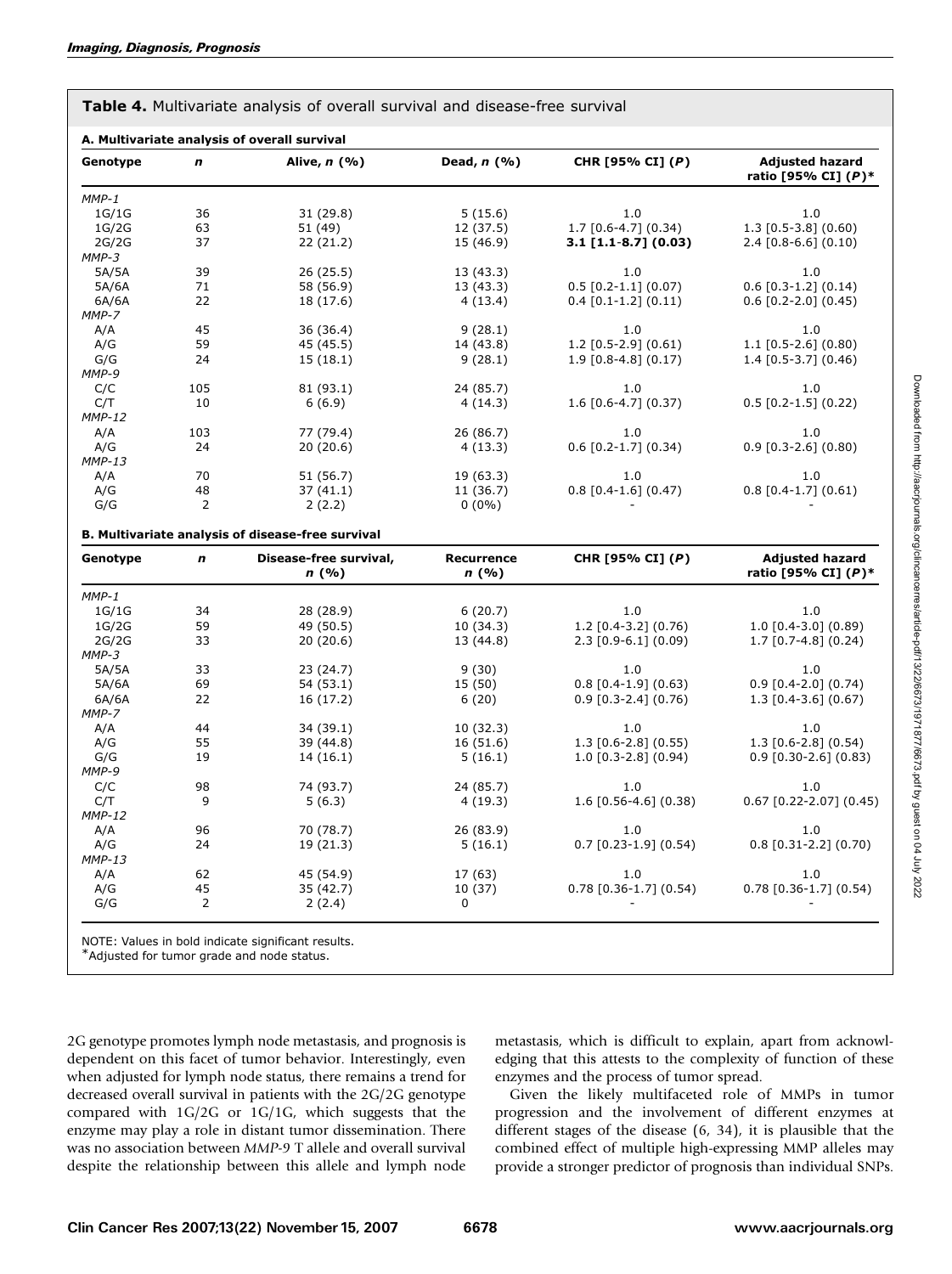

Fig. 1. Kaplan-Meier curves for MMP-1. A, displays the crude results for all Caucasian patients, the presence of the 2G/2G (15 of 37 patients with this genotype died; CHR for overall survival, 4.1; 95% CI, 1.1-8.7) genotype for MMP-1 was predictive of a shorter survival compared with the presence of the 1G/1G (5 of 36 patients with this genotype died) or 1G/2G (12 of 63 patients with this genotype died). B, displays the adjusted results for all Caucasian patients. For node-negative patients, 1of 25 patients with the 1G/1G genotype died, 4 of 43 patients with the 1G/2G genotype died, and 4 of 17 patients with the 2G/2G genotype died. For node positive patients, 4 of 11 patients with the 1G/1G genotype died, 8 of 20 patients with the 1G/2G genotype died, and 11of 20 patients with the 2G/2G genotype died The association of genotype and overall survival was no longer significant after adjusting for tumor grade and lymph node status (adjusted hazard ratio for overall survival, 2.4; 95% CI, 0.8-6.6).

We therefore investigated disease behavior with MMP SNP haplotypes. This identified two haplotypes, 2G-5A-A-A-A and 2G-5A-G-A-A, linked to increased incidence of lymph node metastasis. The 2G-5A-A-A-A haplotype was shown to have a dominant effect (subjects with one copy of the haplotype have the same risk of lymph node metastasis as those subjects with two copies), whereas the 2G-5A-G-A-A haplotype exhibited a multiplicative effect, such that subjects with one copy of the haplotype are at an intermediate risk of lymph node metastasis, with respect to those subjects with zero or two copies. Furthermore, the 2G-5A-G-A-A haplotype was also associated with overall survival even after adjustment for lymph node status. Whereas this haplotype was associated with disease-free survival in unadjusted analysis, this relationship was lost when adjusted for lymph node status. In keeping with the genotype data, these haplotype associations are driven by the MMP-1 2G allele. The haplotypes also reflect the previously described linkage disequilibrium between the MMP-1 2G allele and the MMP-3 5A allele (40).

Polymorphisms in the promoters of MMPs have a functional role and have been shown to exhibit allelotypic effects on levels of gene transcript (15, 32). Although the lifelong effects of altered transcription are unclear, overexpression of MMPs caused by promoter polymorphisms may enhance cancer progression by virtue of their role in degradation of the ECM, thereby generating an environment that favors tumor cell migration. Modulation of the microenvironment is emerging as a critical factor in determining tumor cell behavior (41, 42), and changes in the stroma, such as those mediated through proteolytic remodeling, can have a major influence on tumor cell function (43). Thus, the altered expression of MMPs generated through functional SNPs and the consequent effect on tumor microenvironment may contribute to the patient-to-patient variability in breast cancer susceptibility and outcome. In patients with breast cancer, knowledge of the MMP SNP genotype and/or haplotype, as shown here, could contribute to identification of patients at higher risk and therefore influence treatment decisions.

### Table 5. Analysis of the association between haplotype and node status

| Haplotype*    | <b>Frequencies</b> |                      | Wald         |          |
|---------------|--------------------|----------------------|--------------|----------|
|               | Node-negative      | <b>Node-positive</b> | test $(P)^+$ |          |
| $1G-5A-A-A-A$ | 19.4               | 13.2                 | 1.07(0.28)   | 1,095.92 |
| $1G-5A-G-A-A$ | 9.7                | 11.2                 | 0.11(0.91)   | 1,097.14 |
| $1G-6A-A-A-A$ | 6.3                | 4.6                  | 1.12(0.26)   | 1,095.58 |
| $1G-6A-A-G-A$ | 1.1                | 2.1                  | 0.42(0.68)   | 1,096.98 |
| 2G-5A-A-A-A   | 2.3                | 9.7                  | 2.35(0.02)   | 1,090.56 |
| $2G-5A-A-A-G$ | 2.5                | 4.6                  | 1.07(0.28)   | 1,094.96 |
| 2G-5A-G-A-A   | 8.3                | 19.2                 | 2.24(0.02)   | 1,092.56 |
| 2G-6A-A-A-A   | 16.5               | 13.5                 | 0.36(0.72)   | 1,097.02 |
| 2G-6A-A-A-G   | 1.7                | 1.9                  | 0.18(0.85)   | 1,097.07 |
| 2G-6A-A-G-A   | 1.1                | 2.4                  | 0.35(0.73)   | 1,097.03 |
| $2G-6A-G-A-A$ | 6.8                | 2.9                  | 0.99(0.32)   | 1,095.96 |

NOTE: Values in bold indicate significant results.

Abbreviation: AIC, Akaike's information criteria.

 $^*$ Haplotype order *MMP-1* (1G or 2G), *MMP-3* (5A or 6A), *MMP-7* (A or G), *MMP-1*2 (A or G), and *MMP-1*3 (A or G).

<sup>+</sup>Tests whether an independent variable has a statistically significant relationship with a dependent variable.

<sup>‡</sup>The AIC is a goodness-of-fit measure.